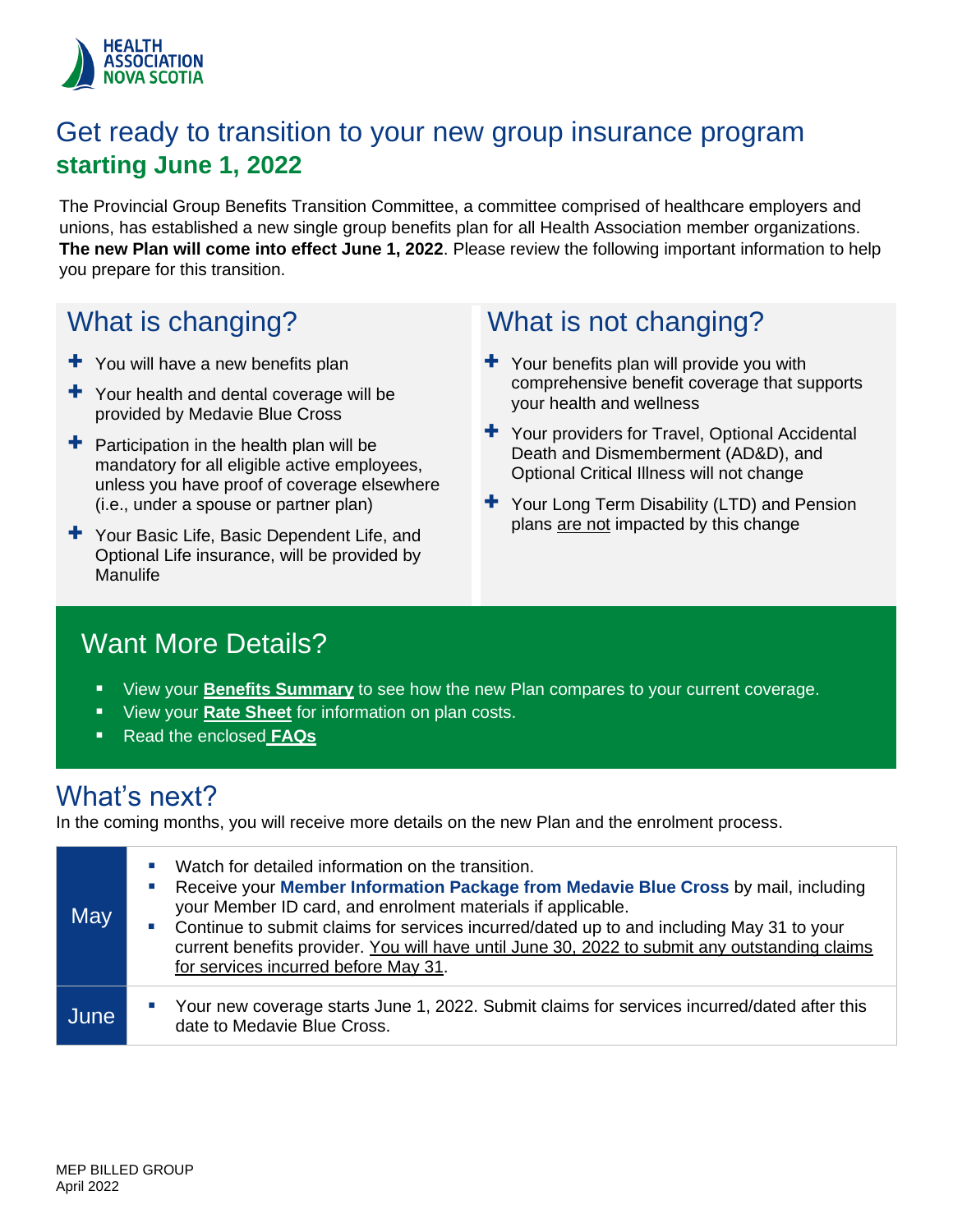# <span id="page-1-0"></span>Frequently Asked Questions (FAQs)

#### **Why am I moving to a new benefits plan?**

The Provincial Group Benefits Transition Committee, a committee comprised of healthcare employers and unions, completed a comprehensive review of existing Health Association Nova Scotia member plans to establish a new single group benefits plan for all Health Association member organizations. The committee has worked to ensure the new benefits Plan provides comprehensive coverage, is readily accessible for plan members across the province, and supports plan member health and well-being.

#### **Why is participation in the health plan mandatory?**

Most health plans have mandatory participation requirements for Health coverage and it is considered market best practice as it protects both members and the plan. Mandatory participation ensures that all employees (including employees who may have been declined coverage in the past) have adequate protection to support their health and wellness. Starting June 1, 2022 you will need to provide proof of coverage under a spouse/partner's plan to your employer to opt out; otherwise, you can choose between single or family coverage. If you do not specify your choice, you will receive single (employee only) coverage.

#### **What will happen to my coverage between April 1 and June 1, 2022?**

You will continue to participate in your current benefits plan until June 1, 2022. On June 1, 2022, you will transition to the new group benefits plan.

**Important note:** all claims history will carry over to the new Plan effective June 1, 2022. This means any claims made prior to May 31, 2022 will count towards the applicable maximums under the new Plan.

#### **How will my coverage change June 1, 2022**?

Bringing all Health Association Nova Scotia member organizations under one benefits plan may result in some changes in your current coverage and providers. Depending on your current coverage, the impact will vary. Please see your **[Benefits Summ](#page-2-0)ary** for details on how the new Plan compares to your current coverage.

#### **How do I submit claims during the transition?**

**For Expenses Incurred and Dated up to May 31, 2022:** Claims for services incurred/dated up to and including May 31 should be submitted to your current benefits provider. You will have until June 30, 2022 to submit any outstanding claims for services incurred before May 31.

**For Expenses Incurred and Dated starting June 1, 2022:** Claims for services incurred/dated starting June 1, 2022 must be submitted to Medavie Blue Cross. Please see your member information package for details on submitting claims to Medavie Blue Cross and show your new Medavie Blue Cross card to your providers.

#### **Will my costs for coverage change on June 1, 2022?**

We complete an annual review of our benefits program to ensure that premium rates are adequate to pay expected claims and expenses in the coming year. For the 2022 plan year, we based the annual renewal exercise on the new benefits Plan, meaning there will be a change to your rates effective June 1, 2022. Depending on your current plan, the impact on your individual rates may vary. Please see your **[Rate Sheet](#page-8-0)** for detailed information on your costs.

#### **When will I get more information about the change and the transition?**

You will receive more information on the new Plan in the coming months, including information on Medavie Blue Cross and enrolling if applicable.

MEP BILLED GROUP April 2022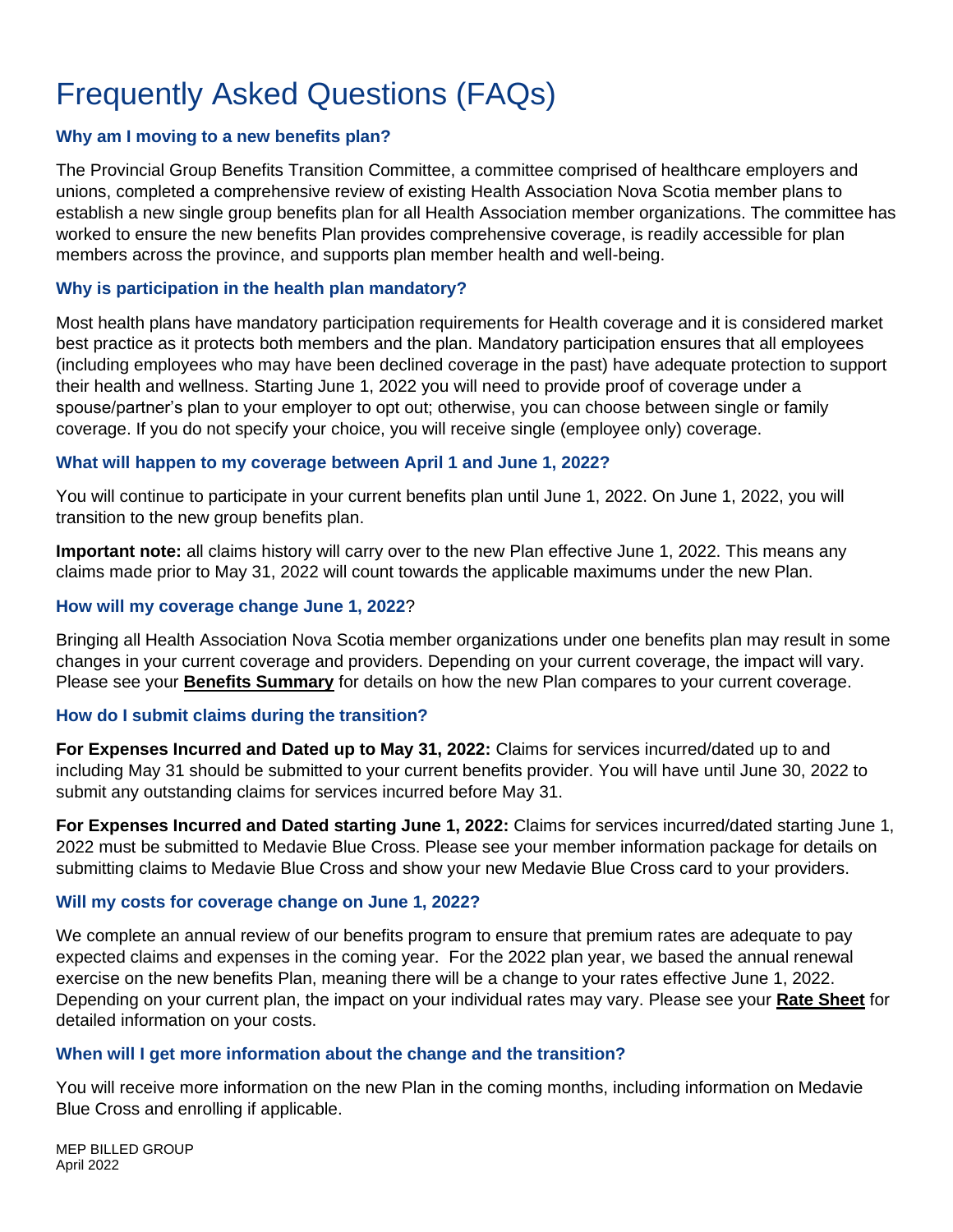<span id="page-2-0"></span>

# Your New Group Benefits Summary

Effective June 1, 2022

This benefits summary outlines your new coverage as an **active** employee, as well as provides a comparison to what you have today. The shading in blue indicates a change. This is a complete summary of Health Association Nova Scotia benefits. **You may be enrolled in all or some of the benefits offered by your employer**.

There were several key objectives in designing the new plan, including a mandate to be **cost-neutral** – meaning the new plan design could not exceed the fixed budget, while tailoring to provide better value in key areas. Other objectives include:



**Retain similar coverage** to what you enjoy today



**Align to market best practices** for comprehensive, sustainable and equitable coverage



**Enhance value** by identifying areas of lowvalue and improving coordination with other payers (e.g. public programs and drug manufacturers)



**Promote health** by reinvesting savings in wellness, including chronic illness management and mental health support



**Reduce risk** for plan members and plan by providing important and valuable protection



**Improve member experience and access** to benefits/services, including easier claims submission

### **Eligibility**

You, your spouse, and your dependent child(ren) will continue to be eligible for coverage under the new plan provided they meet the definitions in the member booklets.

Coverage for you and your dependents terminates at the earlier of your retirement (note you may be eligible for postretirement benefits) or termination of employment, or the following milestones:

|                                  | <b>Current Plan</b>                                                               | <b>NEW PLAN</b><br>(June 1, 2022)                       |  |
|----------------------------------|-----------------------------------------------------------------------------------|---------------------------------------------------------|--|
|                                  | NOTE: Your employer may offer some or all of these benefits,                      |                                                         |  |
| <b>Health Plan</b>               |                                                                                   |                                                         |  |
| Drug coverage                    |                                                                                   | For you: you reach age 70                               |  |
|                                  |                                                                                   | For your spouse: your spouse reaches age 70             |  |
| Travel                           |                                                                                   | No age limit                                            |  |
| All other coverage               |                                                                                   | No age limit                                            |  |
| <b>Other Plans</b>               |                                                                                   |                                                         |  |
| Dental                           |                                                                                   | No age limit                                            |  |
| Basic Life Insurance             | For all: you reach age 70                                                         | For you: No age limit                                   |  |
| Basic Dependent Life Insurance   |                                                                                   | For your spouse: you reach age 70                       |  |
| <b>Optional Critical Illness</b> | For you and your dependent child(ren): you reach age 70                           |                                                         |  |
|                                  | For your spouse: you or your spouse reaches age 70, whichever is earliest         |                                                         |  |
| Optional Life Insurance          | For you: you reach age 70                                                         |                                                         |  |
|                                  | For your spouse and your dependent child(ren): you or your spouse reaches age 70, |                                                         |  |
| whichever is earliest            |                                                                                   |                                                         |  |
| Optional AD&D Insurance          |                                                                                   | For you and your dependent child(ren): you reach age 70 |  |
|                                  | For your spouse: you or your spouse reaches age 70, whichever is earliest         |                                                         |  |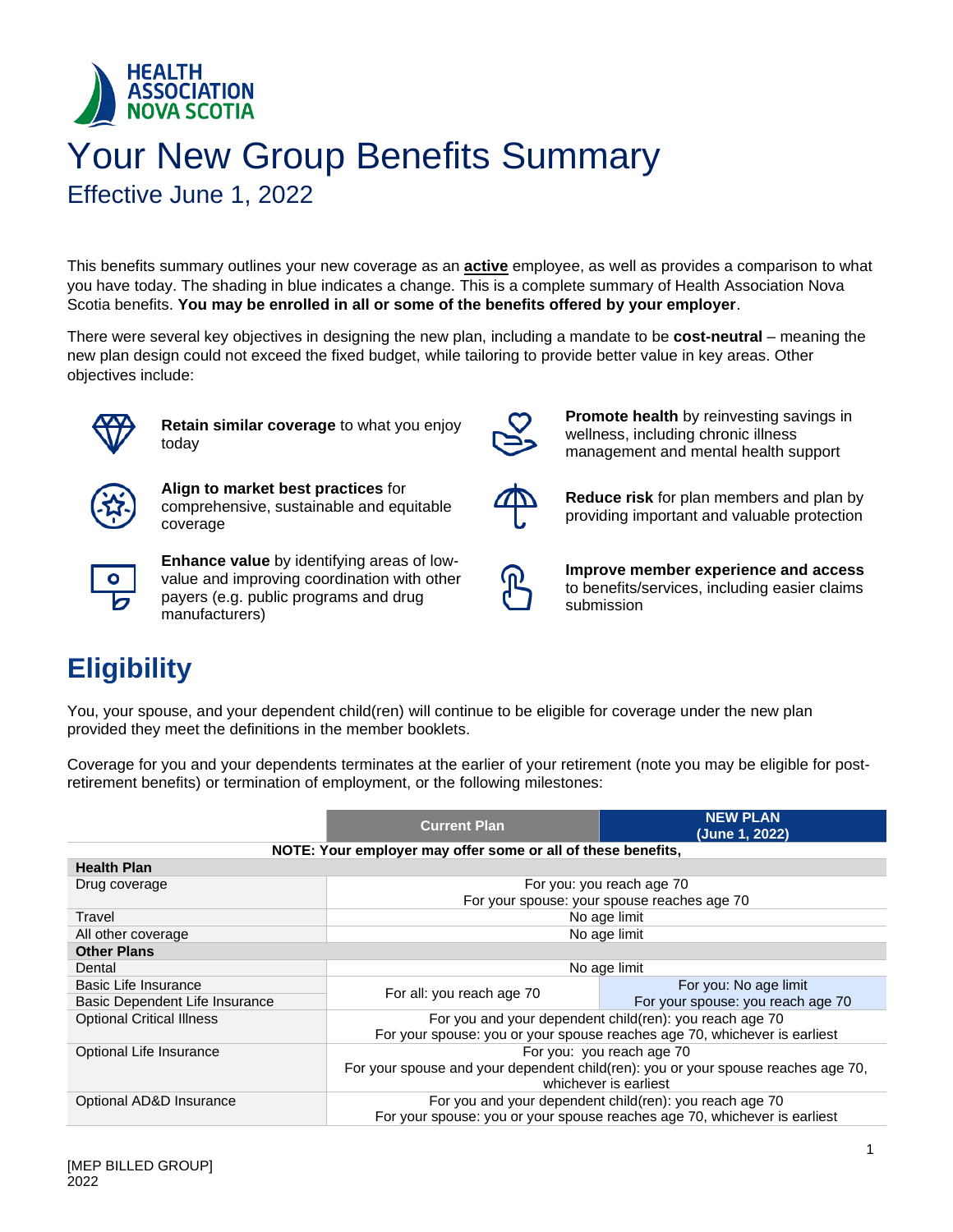### **Health**

|                      |                                                    | <b>Current Plan</b>                                                                                                              | <b>NEW PLAN</b><br>(June 1, 2022)                                                                                                             |  |
|----------------------|----------------------------------------------------|----------------------------------------------------------------------------------------------------------------------------------|-----------------------------------------------------------------------------------------------------------------------------------------------|--|
| <b>Provider</b>      |                                                    | Manulife                                                                                                                         | <b>Medavie Blue Cross</b>                                                                                                                     |  |
| <b>Participation</b> |                                                    | Optional coverage                                                                                                                | Mandatory single coverage, unless<br>proof of coverage elsewhere                                                                              |  |
|                      | <b>Reimbursement</b>                               |                                                                                                                                  |                                                                                                                                               |  |
|                      | Drugs (pay-direct)                                 |                                                                                                                                  | 100%                                                                                                                                          |  |
|                      | Eligible drugs                                     | Managed Formulary, based on provider-approved list of<br>eligible drug expenses<br>(Prior authorization required for some drugs) |                                                                                                                                               |  |
|                      |                                                    |                                                                                                                                  | Certain categories are subject to Step Therapy (see details below) requiring new<br>patients to try cost effective first-line therapies first |  |
|                      |                                                    |                                                                                                                                  | Supplements Government Health Care Coverage                                                                                                   |  |
|                      |                                                    |                                                                                                                                  | *NEW* Payment for a specialty high cost drug may be reduced by financial<br>$\bullet$<br>assistance available under a Patient Support Program |  |
|                      | Co-payment                                         |                                                                                                                                  | You pay the dispensing fee                                                                                                                    |  |
|                      | Out-of-pocket<br>maximum                           |                                                                                                                                  | \$492 / family / calendar year                                                                                                                |  |
|                      | Generic<br>substitution                            |                                                                                                                                  | Limited to the cost of the least expensive interchangeable (usually generic) drug,<br>unless medical basis for brand-name drug                |  |
|                      | Pharmacy                                           | Arrangement with Loblaws and Sobeys/Lawtons                                                                                      |                                                                                                                                               |  |
| partnership          |                                                    | *NEW* Prescription Drug Discounts will be automatic when using your Medavie pay-<br>direct card at all participating pharmacies  |                                                                                                                                               |  |
|                      | Diabetic supplies                                  | Covered - including insulin pump supplies                                                                                        |                                                                                                                                               |  |
|                      | <b>Glucose Monitoring</b><br>Systems               | Not Covered                                                                                                                      | *NEW* For insulin dependent: continuous<br>glucose monitoring (CGM) receivers,<br>ح∈<br>transmitters or sensors                               |  |
|                      | Anti-obesity                                       | \$5,000 / calendar year, subject to prior<br>Covered<br>authorization and annual re-qualification                                |                                                                                                                                               |  |
|                      | Fertility                                          | \$15,000 lifetime maximum                                                                                                        |                                                                                                                                               |  |
|                      | Sexual dysfunction                                 |                                                                                                                                  | \$1,200 / calendar year                                                                                                                       |  |
|                      | Smoking cessation                                  |                                                                                                                                  | \$500 / 24 months                                                                                                                             |  |
|                      | Vaccines                                           |                                                                                                                                  | 50%, \$500 lifetime maximum                                                                                                                   |  |
|                      | Allergy serums                                     | \$50 deductible / person / calendar                                                                                              | 100%                                                                                                                                          |  |
|                      | Over the Counter<br>Antihistamines<br>(prescribed) | year (out of pocket maximum \$150<br>/ family)<br>100% to a maximum of \$1,000 /<br>person / calendar year                       | No coverage                                                                                                                                   |  |
|                      | <b>Vision Care</b>                                 | 100%                                                                                                                             |                                                                                                                                               |  |
|                      | Eye exams                                          | Covered to the provider's Reasonable & Customary Limit                                                                           |                                                                                                                                               |  |
|                      |                                                    | Once / 2 calendar years<br>(Once / calendar year for<br>dependent children)                                                      | Once / 2 calendar years<br>(Once / calendar year for employees<br>and dependents under age 21)                                                |  |

.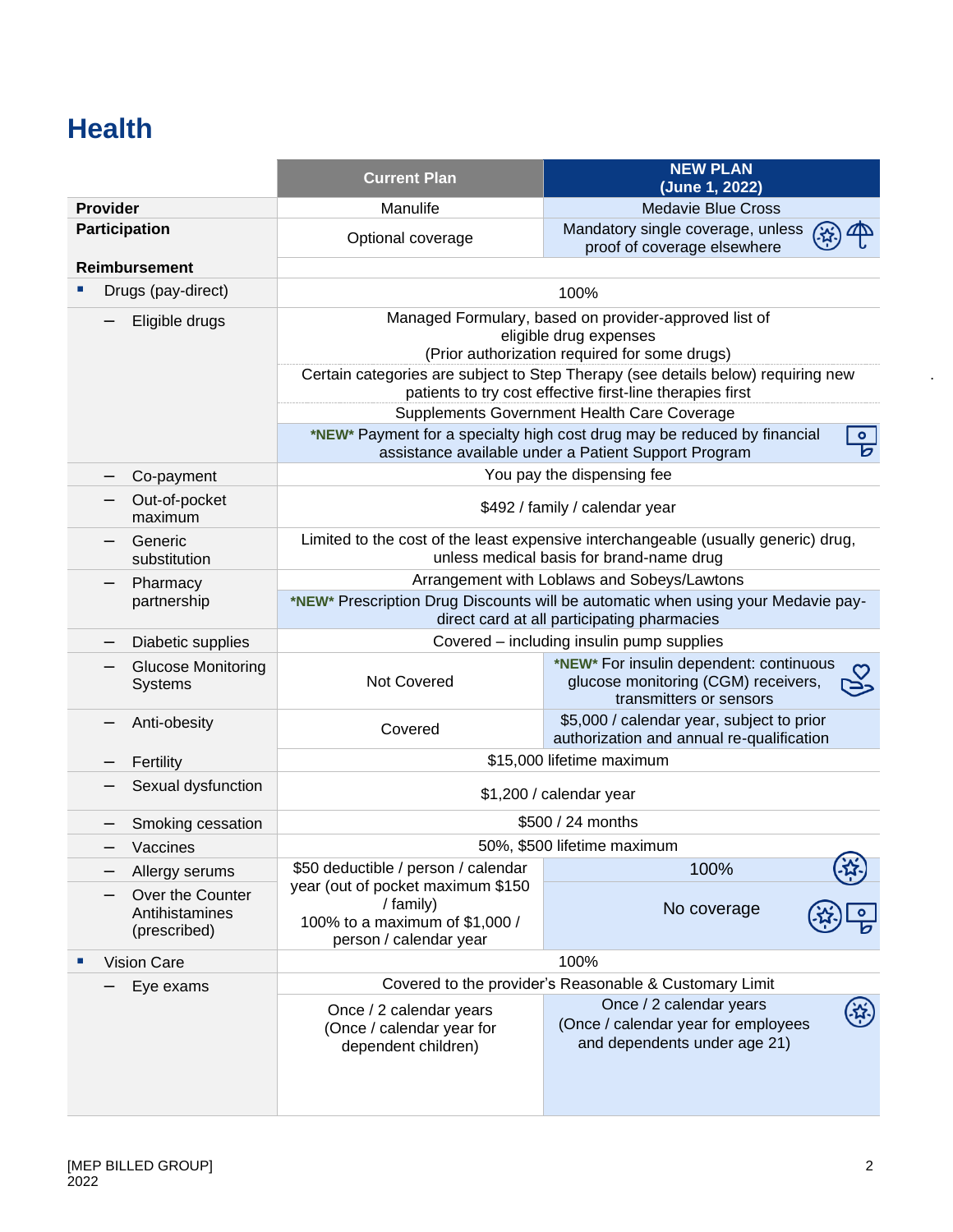|   |                                           | <b>Current Plan</b>                                                                                                                                                                               | <b>NEW PLAN</b><br>(June 1, 2022)                                                              |
|---|-------------------------------------------|---------------------------------------------------------------------------------------------------------------------------------------------------------------------------------------------------|------------------------------------------------------------------------------------------------|
|   | Frames                                    | \$150 / 4 calendar years<br>(every 2 calendar years for<br>dependent children)                                                                                                                    | \$225 / 2 calendar years for<br>frames and lenses<br>(every calendar year for                  |
|   | Lenses                                    | Covered with diopter change                                                                                                                                                                       | employees and dependents under                                                                 |
|   | Laser-eye surgery                         | \$200 lifetime maximum                                                                                                                                                                            | age 21)<br>Includes Laser-eye surgery<br>*NEW* Provider direct claims<br>submission            |
| п | Ambulance                                 |                                                                                                                                                                                                   | 100%<br>\$1,000 / calendar year                                                                |
|   | Hospital                                  |                                                                                                                                                                                                   | 100%                                                                                           |
|   | Accommodations                            |                                                                                                                                                                                                   | Private/semi-private room                                                                      |
|   | Paramedical<br>practitioners              |                                                                                                                                                                                                   | 100%                                                                                           |
|   | Mental health<br>practitioners            | Combined maximum of \$1,500 /<br>calendar year                                                                                                                                                    | Combined maximum of \$1,800 /<br>calendar year                                                 |
|   |                                           | Includes: Counselling therapist, psychologist and social worker<br>*NEW* Psychotherapist                                                                                                          |                                                                                                |
|   | All other<br>practitioners                | Combined maximum of \$1,800 /<br>calendar year                                                                                                                                                    | Combined maximum of \$1,500 /<br>calendar year                                                 |
|   |                                           | Includes: Acupuncturist, chiropractor, chiropodist or podiatrist, dietician, homeopath,<br>massage therapist, naturopath, occupational therapist, osteopath, physiotherapist,<br>speech therapist |                                                                                                |
| ٠ | <b>Extended Health</b><br><b>Benefits</b> | 100%                                                                                                                                                                                              |                                                                                                |
|   | Nursing and<br>personal care<br>services  | \$10,000 / calendar year                                                                                                                                                                          |                                                                                                |
|   | Accidental dental                         | Covered                                                                                                                                                                                           |                                                                                                |
|   | Other diabetic<br>equipment               | Covered, including insulin pumps                                                                                                                                                                  |                                                                                                |
|   | Hearing aids                              | \$1,000 / ear / 3 calendar years<br>includes batteries and repairs                                                                                                                                |                                                                                                |
|   | Orthopedic shoes                          |                                                                                                                                                                                                   | \$200 / calendar year                                                                          |
|   | and supplies                              | (\$300 for dependents under age<br>21)                                                                                                                                                            | (\$300 for employees/dependents under age<br>21)                                               |
|   | Orthotics                                 | \$300 / calendar year<br>(\$400 for dependents under age<br>21)                                                                                                                                   | \$300 / 3 calendar years<br>(\$400 per calendar year for<br>employees/dependents under age 21) |

Note: most expenses are reimbursed based on the insurer's assessment of reasonable and customary fees.

#### **What is Step Therapy?**

For many conditions, such as high blood pressure, diabetes, gout, high cholesterol and depression, there are a number of equally safe and effective treatment options to choose from.

Under Step Therapy, the plan will reimburse the cost of a therapeutic substitution by your pharmacist, making it easier for you to get proven, safe and effective treatments in a way that can save money for you and the drug plan.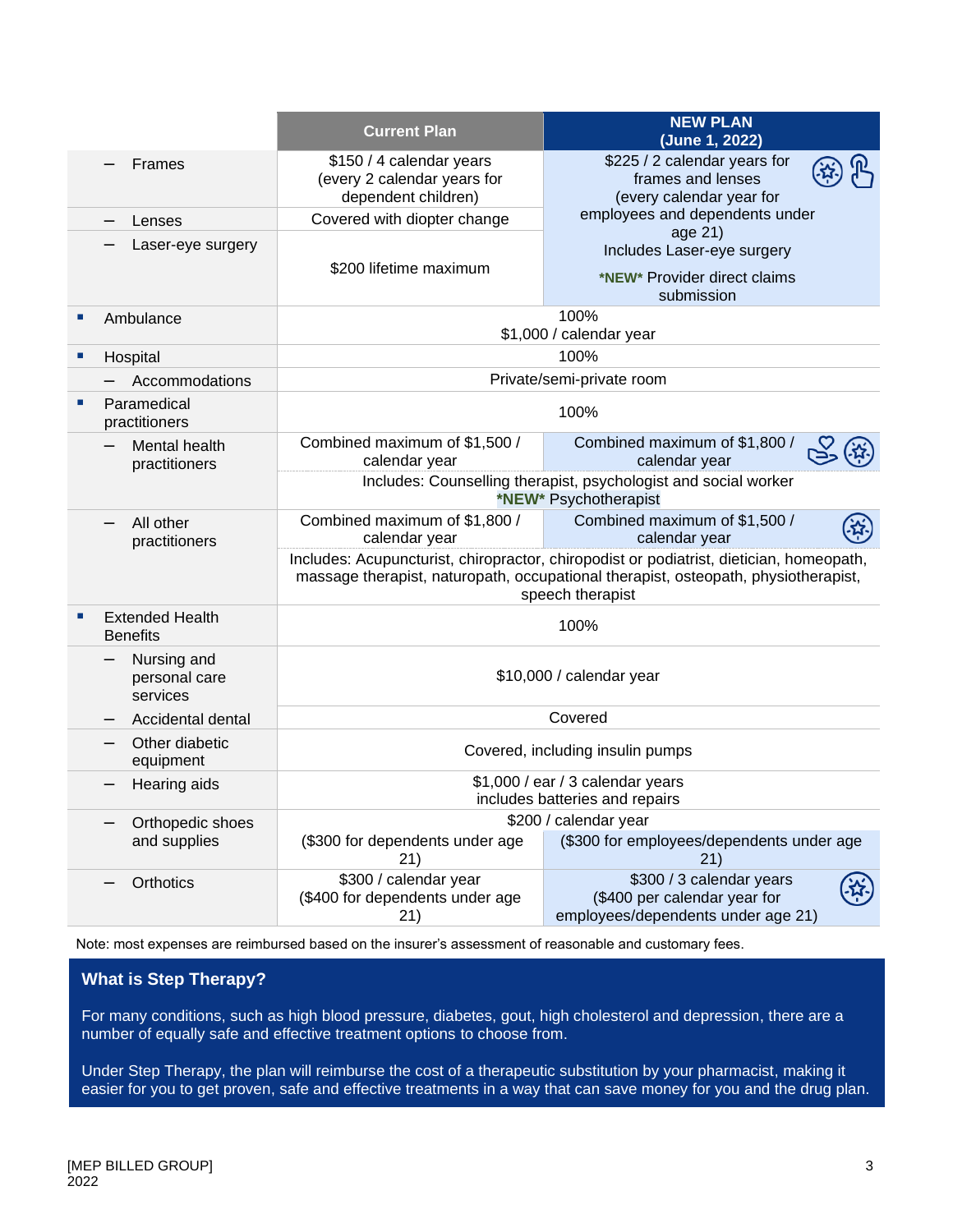### **Travel**

|                                                     |                                       | <b>Current Plan</b>                                                                                                                                                                                                                  | <b>NEW PLAN</b><br>(June 1, 2022) |
|-----------------------------------------------------|---------------------------------------|--------------------------------------------------------------------------------------------------------------------------------------------------------------------------------------------------------------------------------------|-----------------------------------|
|                                                     | <b>Provider</b>                       |                                                                                                                                                                                                                                      | SSQ                               |
| <b>Participation</b>                                |                                       | Participation will align with Health. If you select single or family coverage for Health,<br>coverage will be the same for Travel. If you opt out of Health (with proof of coverage<br>elsewhere) you will not have Travel coverage. |                                   |
|                                                     | <b>Reimbursement</b>                  |                                                                                                                                                                                                                                      | 100%                              |
|                                                     | Emergency out-of-<br>province/country | \$2,000,000 / incident / person                                                                                                                                                                                                      | \$5,000,000 / incident / person   |
|                                                     | health care                           | Up to 60 days per trip                                                                                                                                                                                                               |                                   |
|                                                     | Travel assistance                     | 24/7 services                                                                                                                                                                                                                        |                                   |
|                                                     | Referrals                             | \$500,000 lifetime maximum / person<br>(medical services must be unavailable in Canada and approved by provincial health<br>plan)                                                                                                    |                                   |
| <b>Pre-existing condition</b><br><b>limitations</b> |                                       | No exclusions for pre-existing conditions;<br>however, claim must be an emergency                                                                                                                                                    |                                   |

### **Dental**

|                                                                        | <b>Current Plan</b>                                              | <b>NEW PLAN</b><br>(June 1, 2022)                              |
|------------------------------------------------------------------------|------------------------------------------------------------------|----------------------------------------------------------------|
| <b>Provider</b>                                                        | Manulife                                                         | Medavie Blue Cross                                             |
| <b>Participation</b>                                                   | Mandatory single coverage,<br>unless proof of coverage elsewhere |                                                                |
| <b>Reimbursement</b>                                                   |                                                                  |                                                                |
| Basic services<br>(e.g., oral exams, cleaning, fillings<br>and x-rays) | 100%                                                             |                                                                |
| Recall exams                                                           | 1 / calendar year                                                |                                                                |
|                                                                        | 2 / calendar year for dependents<br>under age 21                 | 2 / calendar year for employees<br>and dependents under age 21 |
| Scaling maximum                                                        | 2 units / calendar year                                          |                                                                |
| Endodontic/Periodontic services<br>(e.g. root canals)                  | 80%                                                              |                                                                |
| Scaling maximum                                                        | 10 units / calendar year<br>(combined with Basic)                |                                                                |
| Major services<br>a.<br>(e.g., dentures, crowns and bridges)           | 80%                                                              |                                                                |
| Maximum for Basic, Endodontic/<br>×<br>Periodontic and Major services  | \$1,500 per calendar year                                        |                                                                |
| Orthodontics (braces)<br>ш                                             | 50%                                                              |                                                                |
|                                                                        | \$2,000 lifetime maximum<br>Adults and children                  |                                                                |
| Dental fee guide                                                       | <b>Current General Practitioner Fee Guide</b>                    |                                                                |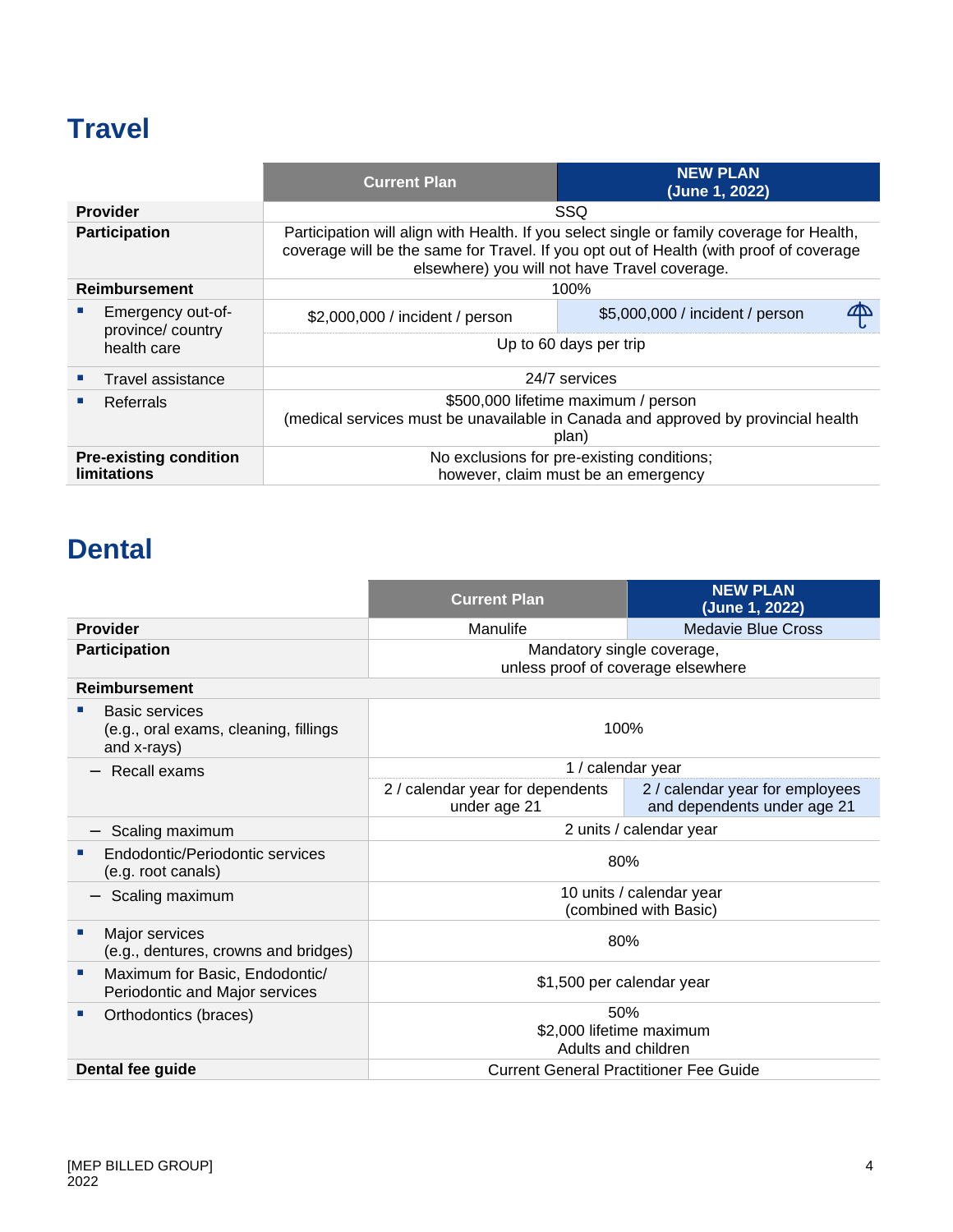### **Life Insurance**

|                                 | <b>Current Plan</b>                        | <b>NEW PLAN</b><br>(June 1, 2022)          |
|---------------------------------|--------------------------------------------|--------------------------------------------|
| <b>Provider</b>                 | Sun Life                                   | Manulife                                   |
| <b>Participation</b>            |                                            | Mandatory coverage                         |
| <b>Insured persons</b>          |                                            | You and your family                        |
| Coverage                        |                                            |                                            |
| You                             | 2 X annual earnings<br>\$1,000,000 maximum | 2 X annual earnings<br>\$1,500,000 maximum |
| Spouse                          | \$10,000                                   | \$5,000                                    |
| Dependent children              | \$5,000                                    | \$2,500                                    |
| <b>Evidence of insurability</b> |                                            | Not required                               |

# **Optional Life Insurance**

|                                 | <b>Current Plan</b>                                                 | <b>NEW PLAN</b><br>(June 1, 2022) |
|---------------------------------|---------------------------------------------------------------------|-----------------------------------|
| <b>Provider</b>                 | Sun Life                                                            | <b>Manulife</b>                   |
| <b>Participation</b>            | Optional                                                            |                                   |
| <b>Insured persons</b>          | You and your family                                                 |                                   |
| Coverage                        |                                                                     |                                   |
| You and spouse                  | \$500,000 maximum (in units of \$10,000)                            |                                   |
| Dependent children              | \$2,500, \$5,000, or \$10,000                                       |                                   |
| <b>Evidence of insurability</b> | Not required for first \$50,000 within 60 days of becoming eligible |                                   |

# **Optional AD&D Insurance**

|                                 | <b>Current Plan</b>                                                                  | <b>NEW PLAN</b><br>(June 1, 2022) |
|---------------------------------|--------------------------------------------------------------------------------------|-----------------------------------|
| <b>Provider</b>                 |                                                                                      | SSQ                               |
| <b>Participation</b>            | Optional                                                                             |                                   |
| <b>Insured persons</b>          | You and your family                                                                  |                                   |
| Coverage                        |                                                                                      |                                   |
| You                             | \$300,000 maximum (in units of \$10,000)<br>\$500,000 maximum (in units of \$10,000) |                                   |
| Spouse                          | 50% of employee amount, or 60% if no children                                        |                                   |
| Dependent children              | 10% of employee amount, or 20% if no spouse                                          |                                   |
| <b>Evidence of insurability</b> | Not required                                                                         |                                   |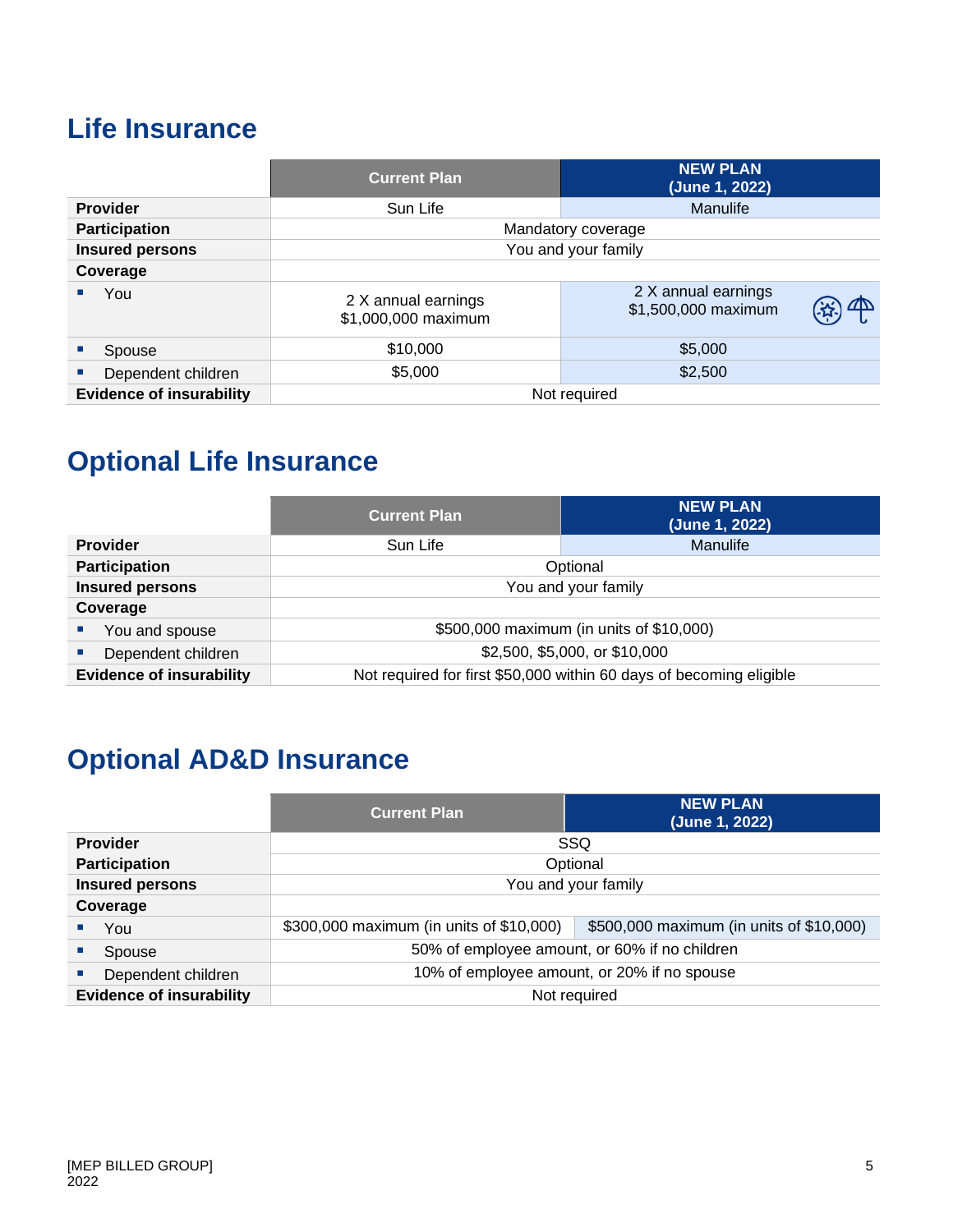### **Optional Critical Illness Insurance**

|                                 | <b>Current Plan</b>                                                        | <b>NEW PLAN</b><br>(June 1, 2022) |
|---------------------------------|----------------------------------------------------------------------------|-----------------------------------|
| <b>Provider</b>                 | Manulife                                                                   |                                   |
| <b>Participation</b>            | Optional                                                                   |                                   |
| <b>Insured persons</b>          | You and your family                                                        |                                   |
| Coverage                        |                                                                            |                                   |
| You and spouse                  | \$150,000 maximum (in units of \$5,000 starting at \$10,000)               |                                   |
| Dependent children              | \$10,000                                                                   |                                   |
| <b>Evidence of insurability</b> | Not required for first \$25,000, pre-existing condition limitation applies |                                   |

#### **Post-Retirement Benefits**

**For Retirements on or after June 1, 2022**

Eligibility for post-retirement benefits and cost-sharing is not changing. The Health Plan is the same as the employee plan with the exception of drugs, which terminates at age 65 for the member/spouse. See the **HANS** site for more information on retiree benefits. Travel coverage terminates at retirement.

### **Questions?**

If you have questions about your benefits, please talk to your Benefits Administrator. You can also call Health Association Nova Scotia at 1-866-886-7246.

For more information on benefits, please visit [www.healthassociation.ns.ca](http://www.healthassociation.ns.ca/) and select the **Benefits Plan Member Information** button.

*This benefits summary replaces any previous versions. Health Association Nova Scotia reserves the right to review the employee benefits program and to modify, amend, discontinue, and/or make exceptions to the program. All information is subject to change. This document provides a snapshot of the key benefits available to you under the proposed Health Association Nova Scotia Single Group Benefits Plan. In the case of a discrepancy, the contracts will prevail. More details on the plan will follow closer to the implementation date.*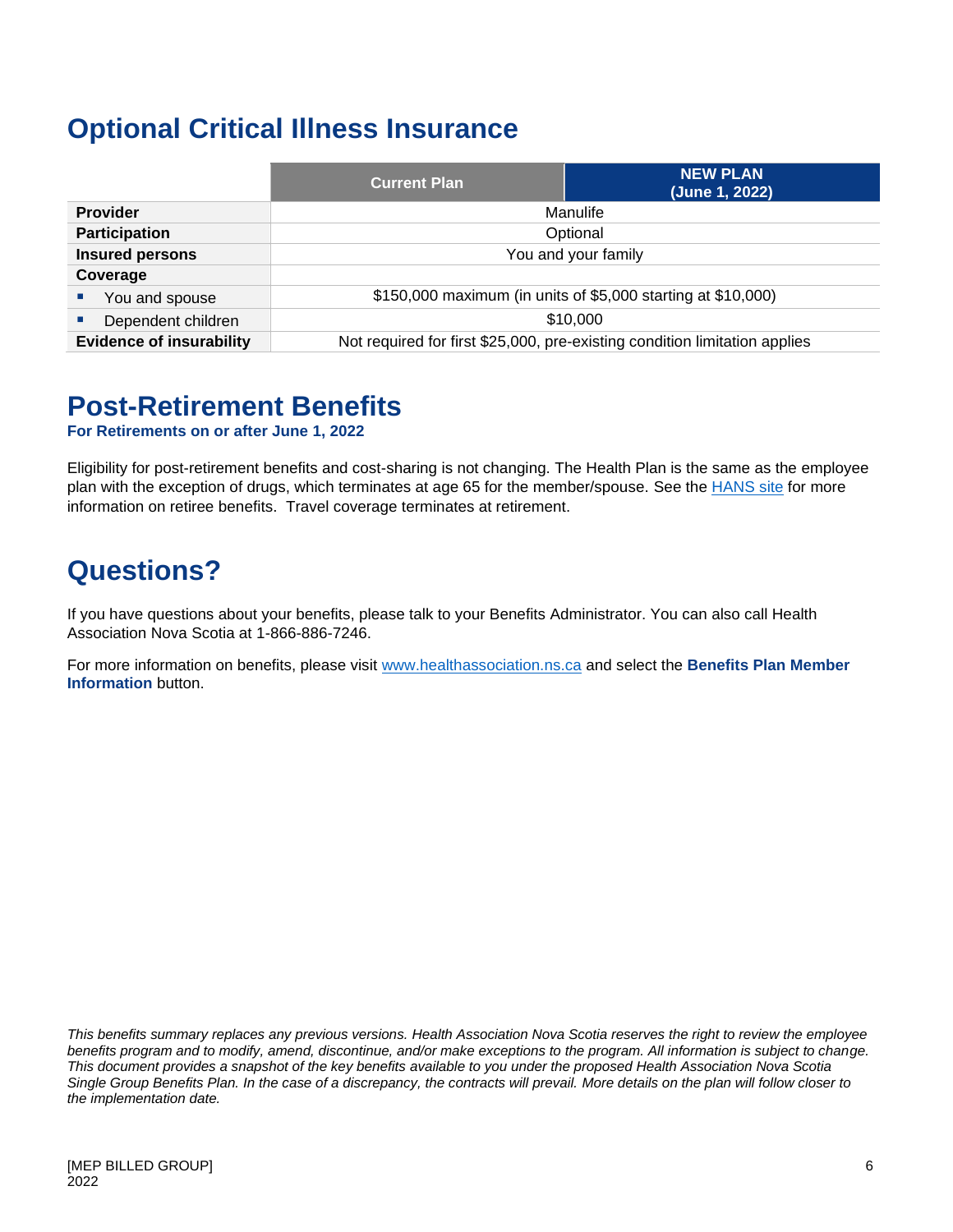#### <span id="page-8-0"></span>**HEALTH ASSOCIATION NOVA SCOTIA** Your Group Benefit Rate Sheet For the 2022-2023 plan year

Health Association Nova Scotia and the Provincial Group Benefits Transition Committee worked together to ensure our benefits plans meet the needs of Nova Scotia Healthcare Workers and remains financially sustainable into the future. Together, we completed the annual financial review of our plans to determine premium rates.

The rates for the new Plan are included below. These will be effective **June 1, 2022**. *Between April 1, 2022 and May 31, 2022 the current plan rates will remain in place*.

You will see savings in several benefits, except in Health and Dental. The reasons for this are:

- Rates are based on current plan use and expected trends for the future. Since the last renewal, health and dental plan use across the province has been higher than anticipated.
- Health and dental premiums were discounted for the 2021 plan year due to a plan surplus incurred in the previous year. This discount has been removed for the 2022 plan year as the surplus has been drawn down.

#### **This is a complete list of all HANS Benefits. You may be enrolled in all or some of the benefits offered by your employer.**

#### **HEALTH, TRAVEL & DENTAL**

**• Premium costs may be shared with your employer.** 

| <b>Monthly Premium Rate</b>                                                                   | <b>Current</b>    | <b>New</b>        |  |
|-----------------------------------------------------------------------------------------------|-------------------|-------------------|--|
| <b>HEALTH &amp; TRAVEL COVERAGE</b>                                                           |                   |                   |  |
| <b>Under Age 70</b>                                                                           |                   |                   |  |
| Single                                                                                        | $$118.40 + $1.32$ | $$129.88 + $1.00$ |  |
| Over/Under Age 70                                                                             | $$170.00 + $2.56$ | $$186.86 + $2.00$ |  |
| Family                                                                                        | $$273.60 + 2.56$  | $$308.00 + $2.00$ |  |
| Over Age 70                                                                                   |                   |                   |  |
| Single                                                                                        | $$56.80 + $1.32$  | $$64.80 + $1.00$  |  |
| Family                                                                                        | $$114.40 + $2.56$ | $$160.40 + $2.00$ |  |
| <b>DENTAL COVERAGE</b>                                                                        |                   |                   |  |
| Single                                                                                        | \$36.80           | \$44.36           |  |
| Family                                                                                        | \$84.80           | \$98.96           |  |
| Note: Typically, your monthly premium payment is split over your first two pays of each month |                   |                   |  |

*Note: Typically, your monthly premium payment is split over your first two pays of each month.* 

#### **OTHER INSURANCE**

- Basic Life & Dependent Life: Typically, premium rates are shared equally.
- Optional coverage is 100% paid by you**.**

| <b>Monthly Premium Rate</b>                 | <b>Current</b>                      | <b>New</b>           |
|---------------------------------------------|-------------------------------------|----------------------|
| Basic Life Insurance (per \$1,000)          | \$0.18                              | \$0.15               |
| Basic Dependent Life Insurance (per family) | N/A (included in basic rate)        | \$2.00               |
| Long-term Disability                        | 3.90% of payroll (insured earnings) |                      |
| Optional AD&D Insurance                     | You Only: \$0.20                    | You Only: \$0.12     |
| (rates per \$10,000 of Principal Sum)       | You & Family: \$0.38                | You & Family: \$0.22 |